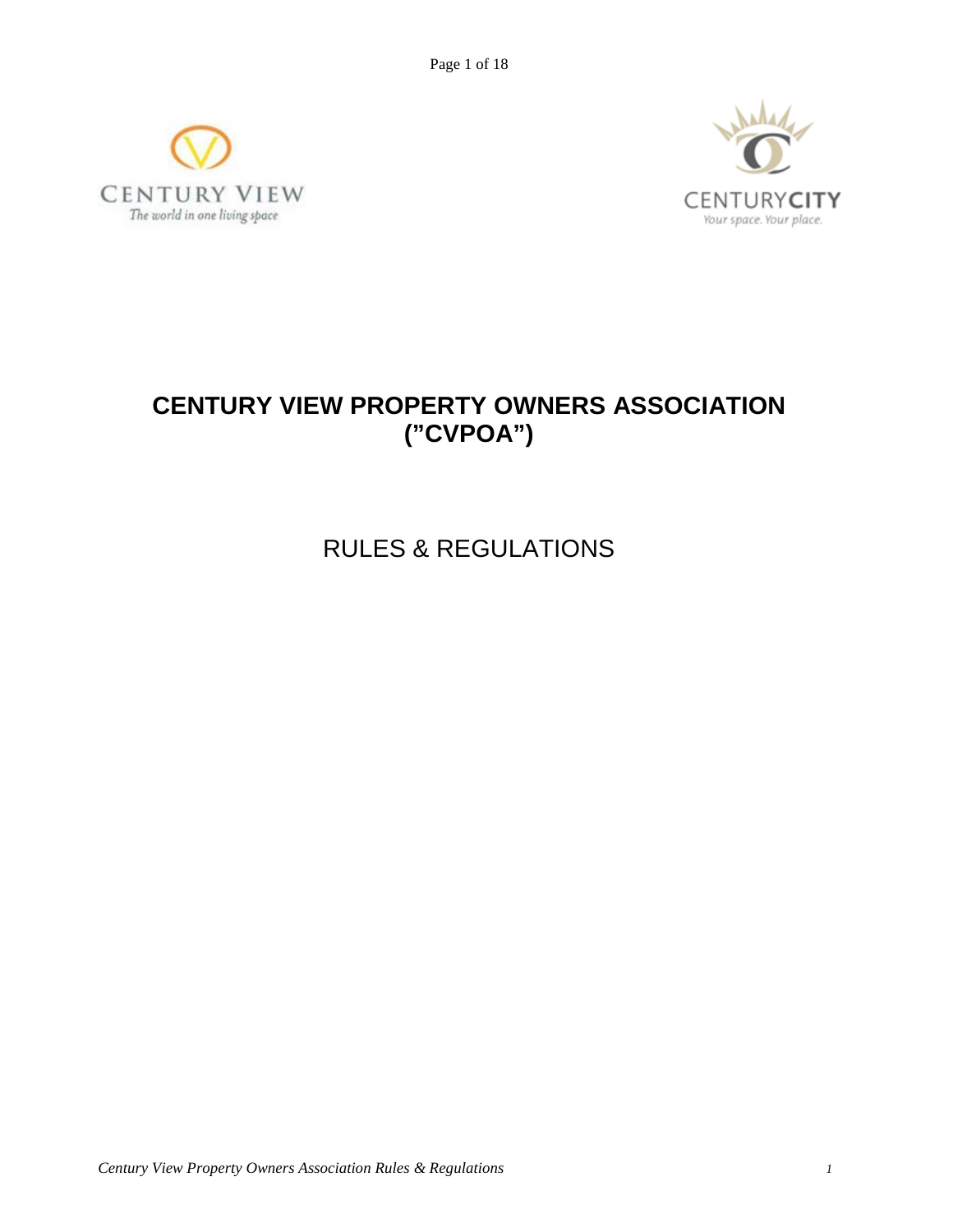# **CVPOA RULES AND REGULATIONS**

# **CONTENTS**

| <b>Section</b> |                                                                     | Item                                                                                                                                                                                                                                                              | Page           |
|----------------|---------------------------------------------------------------------|-------------------------------------------------------------------------------------------------------------------------------------------------------------------------------------------------------------------------------------------------------------------|----------------|
| 1              |                                                                     | Introduction                                                                                                                                                                                                                                                      | 4              |
| $\overline{2}$ |                                                                     | <b>General Issues</b>                                                                                                                                                                                                                                             | 4              |
|                | 2.1<br>2.2                                                          | Indemnity<br>Interpretation                                                                                                                                                                                                                                       |                |
| 3              |                                                                     | Membership                                                                                                                                                                                                                                                        | 6              |
| 4              |                                                                     | Levies - Determination and Apportionment                                                                                                                                                                                                                          | 6              |
|                | 4.1<br>4.2<br>4.3<br>4.4                                            | <b>CVPOA Levy</b><br><b>CCPOA Levy</b><br><b>Special Levies</b><br>Determination of Levies                                                                                                                                                                        |                |
| 5              |                                                                     | Security                                                                                                                                                                                                                                                          | $\overline{7}$ |
|                | 5.1<br>5.2<br>5.3<br>5.4<br>5.5<br>5.6<br>5.7<br>5.8<br>5.9<br>5.10 | Right of Admission<br><b>Access Control</b><br><b>Residents</b><br><b>Visitors</b><br>Domestic Workers, Gardeners and Labourers<br><b>Estate Agents and Contractors</b><br>House Alarms and Armed Response<br><b>Electrical Fencing</b><br><b>CCTV</b><br>Patrols |                |
| 6              |                                                                     | Disturbances                                                                                                                                                                                                                                                      | 10             |
| 7              |                                                                     | Use of the Streets                                                                                                                                                                                                                                                | 10             |
| 8              |                                                                     | Common Areas and Environmental Aspects                                                                                                                                                                                                                            | 11             |
| 9              |                                                                     | <b>Domestic Animals</b>                                                                                                                                                                                                                                           | 12             |
| 10             |                                                                     | Domestic Refuse                                                                                                                                                                                                                                                   | 12             |
| 11             |                                                                     | Landscaping and Maintenance of Verges                                                                                                                                                                                                                             | 13             |
| 12             |                                                                     | <b>Working Hours and Quiet Hours</b>                                                                                                                                                                                                                              | 13             |
| 13             |                                                                     | <b>Commercial Activities</b>                                                                                                                                                                                                                                      | 14             |
| 14             |                                                                     | Use of the Viewing Deck                                                                                                                                                                                                                                           | 14             |
| 15             |                                                                     | <b>Building Requirements and Construction</b>                                                                                                                                                                                                                     | 14             |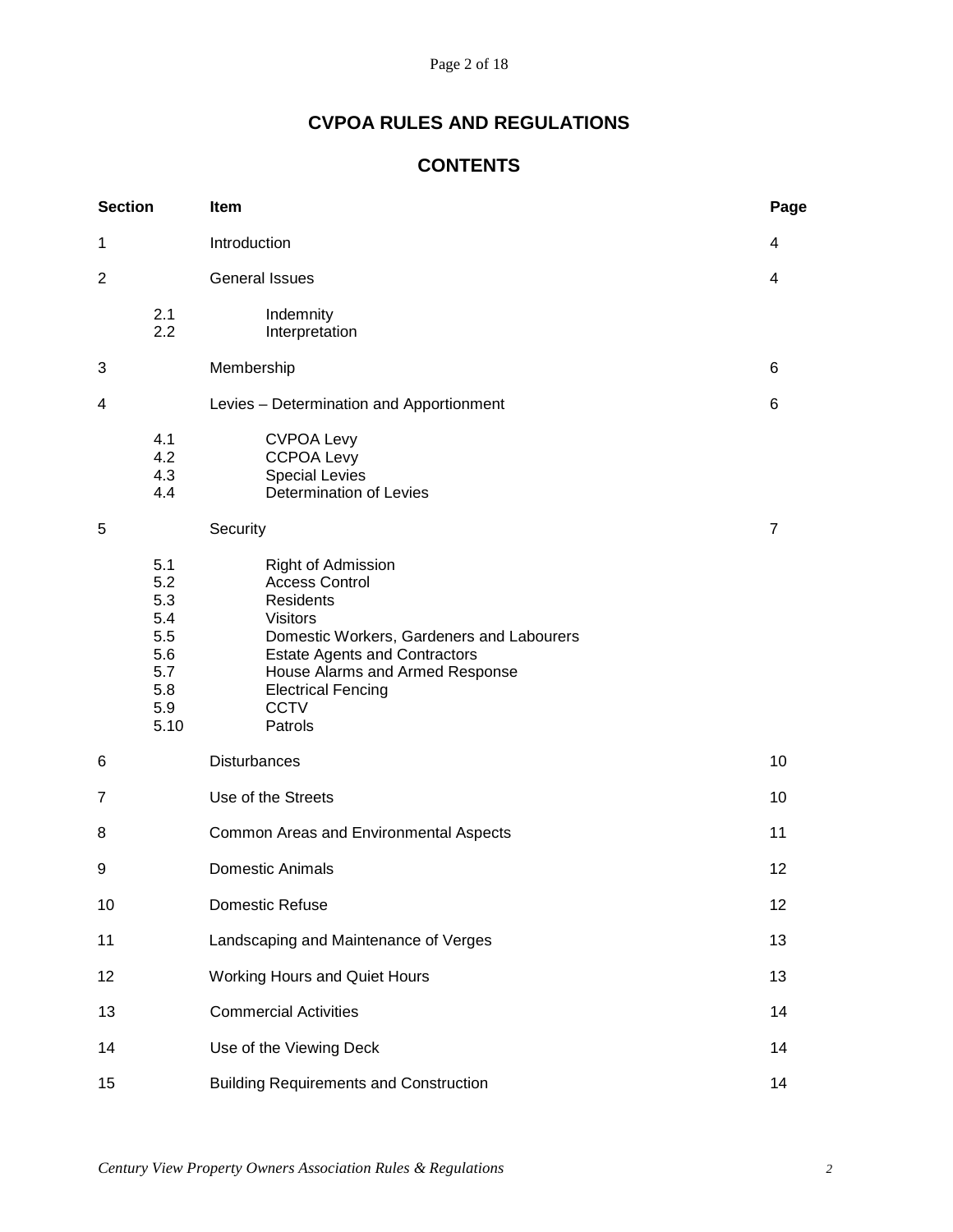| 16 |                              | Appointment of Contractors                                                                        |    |
|----|------------------------------|---------------------------------------------------------------------------------------------------|----|
| 17 |                              | <b>Electricity Supply</b>                                                                         | 15 |
| 18 |                              | Water                                                                                             | 15 |
| 19 |                              | Letting                                                                                           | 15 |
| 20 |                              | <b>General Rules and Conduct</b>                                                                  | 15 |
| 21 |                              | Enforcement of the CVPOA Rules and Regulations                                                    | 16 |
|    | 22.1<br>22.2<br>22.3<br>22.4 | Breach of Rules and Regulations<br>Notices and Appeals<br>Complaints<br>Decisions and Arbitration |    |
| 22 |                              | <b>Contact Details</b>                                                                            | 17 |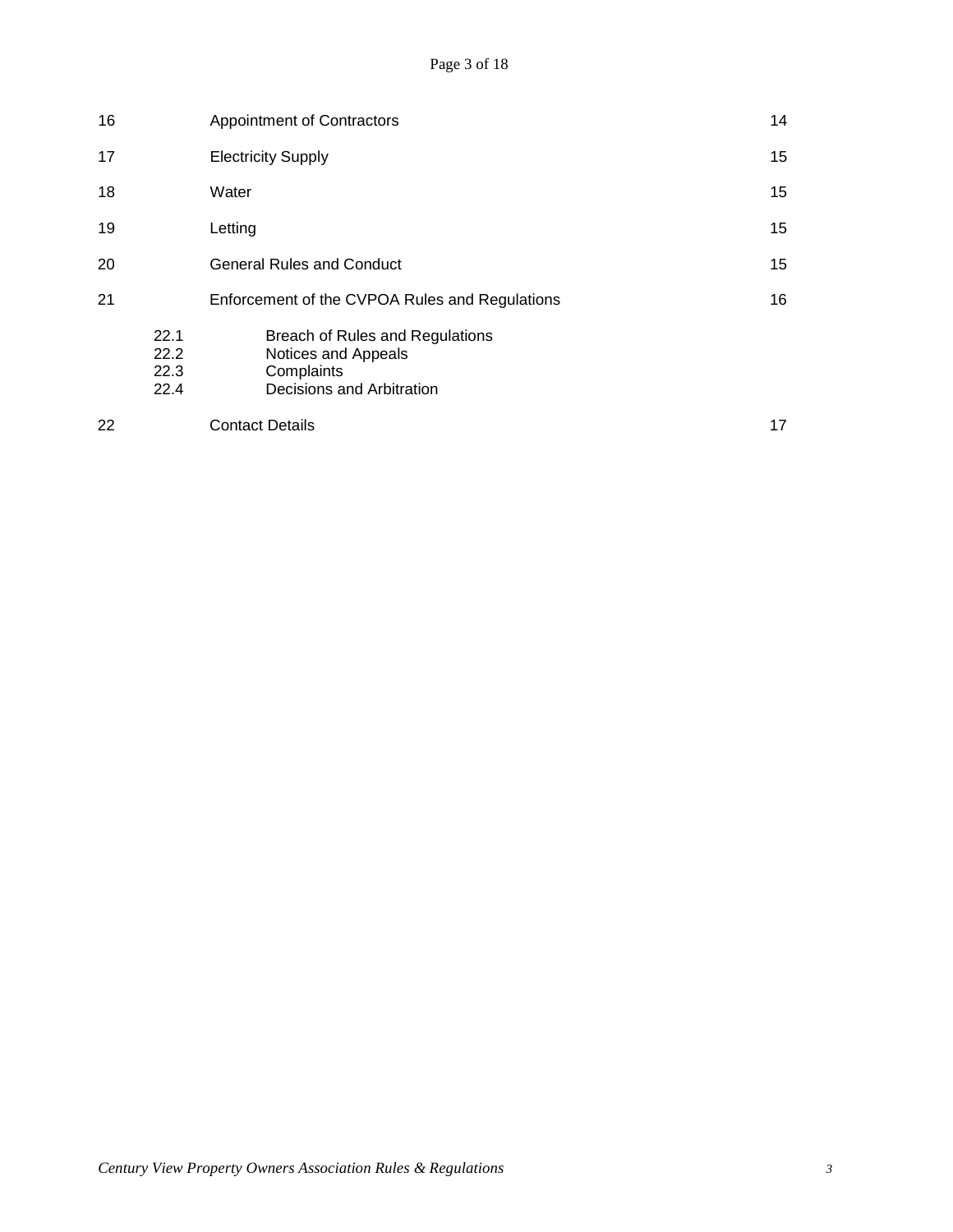# **1. Introduction**

Century View has been designed to provide a comfortable and secure living environment and lifestyle for the residents of the precinct. The intention of the CVPOA Rules and Regulations is that of protecting and enhancing this lifestyle and the environment. These Rules and Regulations are binding upon all Homeowners, residents, visitors, Estate Agents and Contractors, as are decisions taken by the Trustees in interpreting or enforcing these Rules and Regulations. The registered Homeowners of properties are responsible for ensuring that members of their families, tenants, visitors, friends and all their employees are aware of, and abide by, these Rules and Regulations. The Trustees of CVPOA reserve the right to modify, amend, add to, or delete any of these Rules and Regulations from time to time.

This document should be read in conjunction with other documentation that includes the CVPOA Constitution, CVPOA Design Guidelines to Additions and Alterations, CVPOA Building Rules and Regulations, CVPOA Estate Agent Rules and Regulations, CVPOA Estate Agent Agreement, CVPOA Contractors Agreement including any amendments of the above documents or any other documentation as issued by the CVPOA Trustees from time to time.

# **2. General Issues**

# 2.1 Indemnity

Every Trustee, servant, agent and employee of the Association and any Managing Agent, his employees, nominees and invitees, shall be indemnified by the Association against all costs, losses and expenses (including traveling expenses) which such person or persons may incur or become liable for by reason of any contract entered into or any act or deed done by such person or persons in the discharge of their respective duties, including in the case of a Trustee, his duties as Chairman or Vice-Chairman. Without prejudice to the generality of the aforegoing, the Association shall specifically indemnify every such person against all losses of whatsoever nature incurred arising out of any bona fide act, deed or letter done or written by him jointly or severally in connection with the discharge of his duties.

# 2.2 Interpretation

In these Rules and Regulations the following words shall, unless the context otherwise require, have the meanings herein assigned to them:

- 2.2.1 **ASSOCIATION** means the Century View Property Owners Association (CVPOA), a company duly incorporated in accordance with the laws of the Republic of South Africa under Section 21 of the Companies Act, No. 61 of 1973 (as amended).
- 2.2.2. **CENTURY CITY PROPERTY** means the association (CCPOA) established to oversee the affairs of the Century City precinct of which membership shall be automatic and obligatory by the CVPOA.
- . 2.2.3 **CHAIRMAN** means the Chairman of the Board of Trustees.
- 2.2.4 **COMMON AREAS** means the roads and open spaces and includes all areas designated as such in the Development not forming part of an Erf as indicated on the approved Surveyor-General's diagrams and/or General Plans within the Development.
- 2.2.5 **CONSTITUTION** means the memorandum and articles of association of the Association.
- 2.2.6 **CONTRACTOR** means a person doing building additions, alterations or any other work not assigned by the CVPOA within the Century View precinct.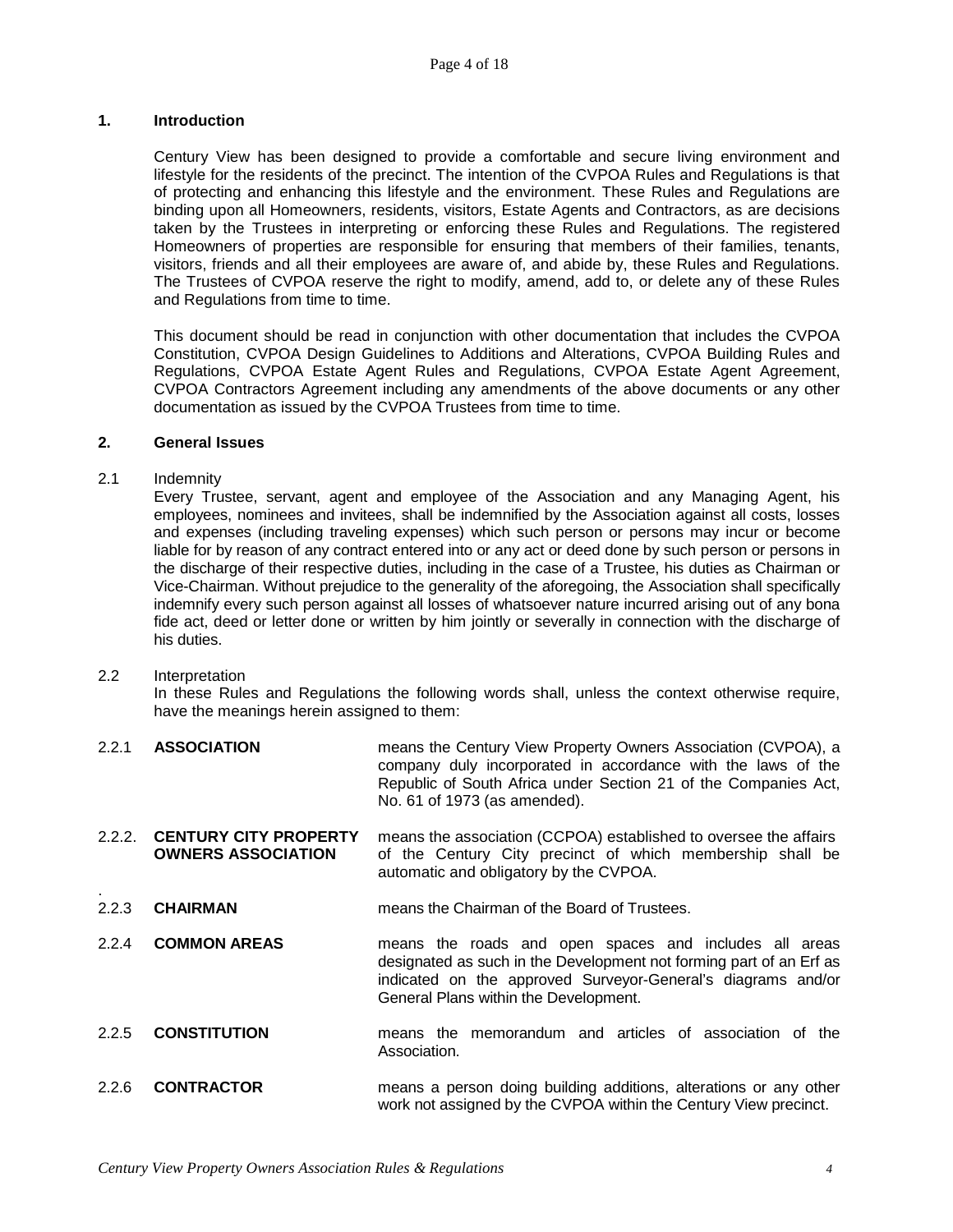| 2.2.7             | <b>CONTRACTS</b>                         | means such contracts as the Trustees may enter into with third<br>parties on behalf of the Association for the provision of services, or<br>such contracts as assigned to Estate Agents and Contractors.                                     |  |
|-------------------|------------------------------------------|----------------------------------------------------------------------------------------------------------------------------------------------------------------------------------------------------------------------------------------------|--|
| 2.2.8             | <b>COUNCIL</b>                           | means the City of Cape Town or its Assigns.                                                                                                                                                                                                  |  |
| 2.2.9             | <b>CONTRIBUTION</b>                      | the contribution referred to in Clause 7 of the Constitution.                                                                                                                                                                                |  |
|                   |                                          | 2.2.10 CONTRACTORS AGREEMENT means the agreement to be entered into between a Member and the<br>Association to appoint a contractor to construct an improvement on<br>an erf in accordance with the specimen contractor's agreement.         |  |
|                   | 2.2.11 DESIGN GUIDELINES                 | means the design guidelines in respect of any improvements or<br>alterations and landscaping undertaken by a property owner as<br>amended from time to time by the legitimate requirement of the<br>Council or in terms of the Constitution. |  |
|                   | 2.2.12 DESIGN REVIEW<br><b>COMMITTEE</b> | means the committee established by the CCPOA to review, guide<br>and approve all building plans in accordance with the greater<br>Century City Development.                                                                                  |  |
|                   | 2.2.13 EFFECTIVE DATE                    | means the date of registration of the first transfer of an Erf into the<br>name of a Member.                                                                                                                                                 |  |
| 2.2.14 <b>ERF</b> |                                          | means an Erf within the Development.                                                                                                                                                                                                         |  |
|                   | 2.2.15 ESTATE AGENT                      | means an estate agent that is involved in selling, buying or letting of<br>property within the Century View precinct.                                                                                                                        |  |
|                   | 2.2.16 <b>FACILITIES</b>                 | means any facilities of whatsoever nature which may be provided in<br>the Development.                                                                                                                                                       |  |
|                   | 2.2.17 IN WRITING                        | means communication that is written, printed or lithographed.                                                                                                                                                                                |  |
|                   | 2.2.18 MANAGING AGENT                    | means any person or body appointed by the Association as an<br>independent contractor to undertake any of the functions of the<br>Association.                                                                                               |  |
|                   | 2.2.19 MEMBER                            | means a Member of the Association, as defined in Clause 4 of the<br>Constitution.                                                                                                                                                            |  |
|                   | 2.2.20 MEMBER TRUSTEE                    | means a Trustee appointed by the Members according to the<br>provisions of the Constitution.                                                                                                                                                 |  |
|                   | 2.2.21 <b>PERSON</b>                     | shall include a natural person, Company, Close Corporation, Trust,<br>partnership or other association of persons entitled by law to hold<br>title to fixed property.                                                                        |  |
|                   | 2.2.22 REGISTERED PERSON                 | means the registered owner of an Erf registered in the Deeds Office,<br>Cape Town.                                                                                                                                                           |  |
|                   | 2.2.23 RULES AND REGULATIONS             | means the rules and regulations imposed by the Trustees from time<br>to time relating to the management of the Development.                                                                                                                  |  |
|                   | 2.2.24 SERVICES                          | means such utilities and amenities as may be provided by the<br>Association for the property owners in the Development.                                                                                                                      |  |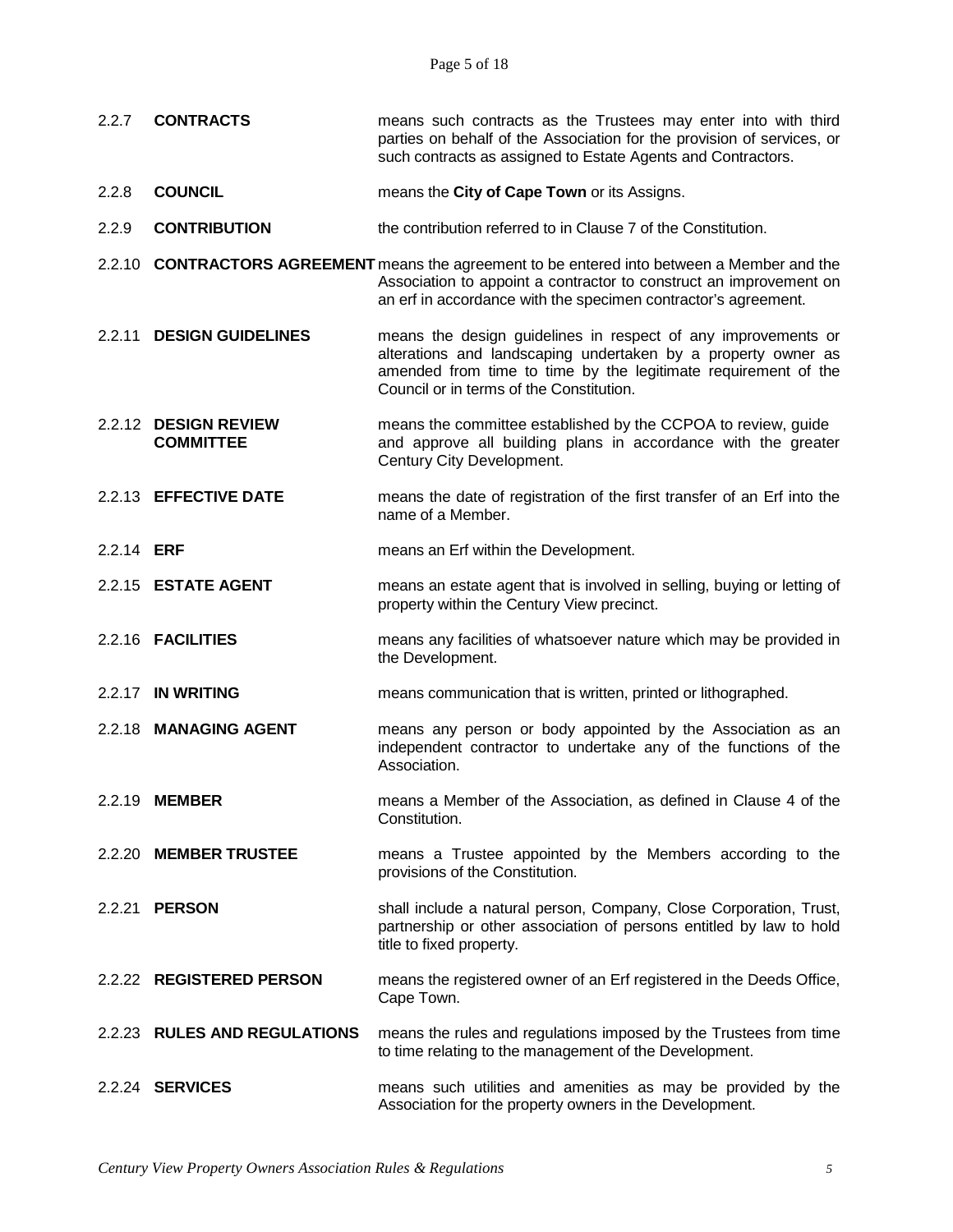|        | 2.2.25 SINGLE RESIDENTIAL ERF | means an Erf in the Development on which only one dwelling house<br>is lawfully permitted.                                         |
|--------|-------------------------------|------------------------------------------------------------------------------------------------------------------------------------|
|        | 2.2.26 SPECIAL RESOLUTION     | means a resolution passed at a special general meeting in<br>accordance with the provisions of clause 16 of the Constitution.      |
|        | 2.2.27 TRUSTEE COMMITTEE      | means the Board of Trustees of the Association.                                                                                    |
|        | 2.2.28 TRUSTEE                | means a Trustee of the Association.                                                                                                |
|        | 2.2.29 VICE-CHAIRMAN          | means the vice-chairman of the Board of Trustees of the<br>Association.                                                            |
| 2.2.30 | <b>WORKERS</b>                | means domestics, gardeners and labourers employed or appointed<br>by Homeowners and/or residents within the Century View precinct. |

#### **3. Membership**

- 3.1 Any person reflected in the records of the Deeds Office in Cape Town as the registered owner of any Erf shall be deemed to be a Member of the CVPOA.
- 3.2 The registered owner may not resign as a member of the CVPOA.
- 3.3 The rights and obligations of a member are not capable of transfer or cession.
- 3.4 Every Member shall observe these Rules and Regulations and any provisions contained herein including any amendments of the document or any other documentation as issued by the CVPOA Trustees from time to time.
- 3.5 It is the responsibility of every Member to be aware of, and abide by, the CVPOA Rules and Regulations.
- 3.6 It is the responsibility of every Member to ensure that their contact details, inclusive of physical, postal, electronic and telephonic details are kept up to date with the Managing Agent. Every change thereof must be communicated in writing to the Managing Agent. The CVPOA Trustees cannot be held accountable for monitoring contact details on an ongoing basis and will only act upon details as held on record by the Managing Agent.

#### **4. Levies – Determination and Apportionment**

- 4.1 CVPOA Levy<br>4.1.1 A contribution
- 4.1.1 A contribution the Trustees may impose upon Members for the purposes of meeting all the expenses which the Association has incurred whether for the provision of facilities or otherwise, or to which the Trustees reasonably anticipate the Association will be liable for in the attainment of its objects or the pursuit of its business.
- 4.1.2 The Trustees may include an amount to be held in reserve to meet anticipated expenditure not of an annual nature.

#### 4.2 CCPOA Levy

Payable by all registered owners for exclusive, ongoing membership and services of the CCPOA.

4.3 Special Levies

The Trustees may from time to time impose special contributions upon the Member in respect of all such expenses which were not included in any estimate made in terms of 4.1 and 4.2, and may in imposing such contributions, further determine the terms of payment thereof.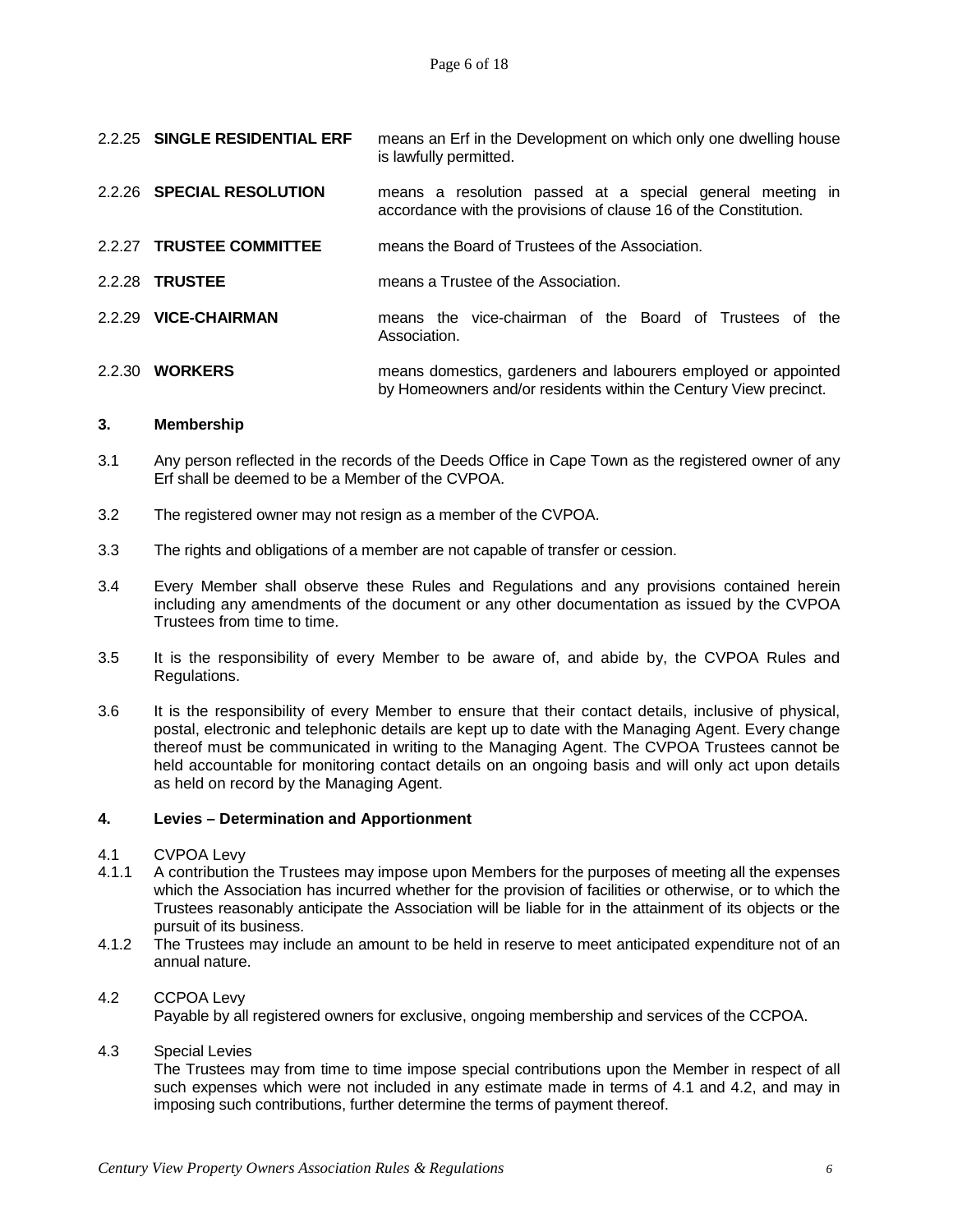- 4.4 Determination of Levies<br>4.4.1 The Trustees shall not r
- The Trustees shall not more than 30 (THIRTY) days after the end of each Financial Year, or as soon thereafter as reasonably possible, prepare and serve upon every Member at the address chosen by him a budget being an estimate in reasonable detail of the amount which shall be required by the Association to meet the expenses during the following Financial Year, and shall specify separately such estimated deficiency, if any, as shall result from the preceding year.
- 4.4.2 In the event of the Trustees for any reason whatsoever failing to prepare and serve the estimate referred to in 4.4.1 above timeously, every Member shall until receipt of such estimate as aforesaid continue to pay the contribution previously imposed and shall after such receipt thereof, pay such contribution as may be specified in the notice referred to in Clause 4.1 and 4.2.
- 4.4.3 All levies are due and payable on the first day of each and every month.
- 4.4.4. The Trustees shall be empowered in addition to such other rights as the Association may have in law as against its Members to determine the rate of interest from time to time chargeable upon arrear contributions.
- 4.4.5 Any contributions, rates, levies, charges, fees, expenses, costs and/or other monies due and payable to or recoverable by the Association may be recovered in a competent Court of Law and all costs as may be incurred by the Association in instituting such action shall be for the account of the Member.
- 4.4.6 The CVPOA and its appointed Managing Agent shall be obliged to issue a Levy Clearance Certificate in the event of any Member selling its property, which certificates shall only be issued in the event that all contributions, rates, levies, charges, fees, expenses, costs and/or other monies owing to the CVPOA has been settled to the satisfaction of the CVPOA.
- 4.4.7 In the event that the Member owes the CVPOA any contributions, rates, levies, charges, fees, expenses, costs and/or other monies and the amount is not in dispute, then in addition to any legal action which may be instituted, such Member will lose his rights as a Member in the following way:
- 4.4.7.1 The use of the common areas will be denied to the Member;
- 4.4.7.2 The Member will have no rights at any Annual General, General or Special Meeting of the CVPOA;
- 4.4.7.3 Access to the Century View precinct may, at the discretion of the CVPOA, be denied to the Member.
- 4.5 Levies must be paid into the following CVPOA bank account:

| Bank           | $\blacksquare$ | <b>Standard Bank</b>                     |
|----------------|----------------|------------------------------------------|
| Branch         |                | Bayside                                  |
| Code           | ۰              | 022209                                   |
| Account Number | -              | 272221228                                |
| Account name   | ۰.             | Century View Property Owners Association |
| Description    |                | Erf number                               |

# **5. Security**

A central feature to the quality of life within the Century View precinct is security. The Century View precinct is protected by 3 tiers of security – access control, perimeter protection and a combination of CCTV and regular patrols. In addition, Homeowners and residents are encouraged to subscribe to alarm monitoring and response.

An element of a secure lifestyle is that of prevention and deterrence. Residents are requested to familiarize themselves with the procedures, which have been developed to manage the influx of people and vehicles with the minimum disruption whilst at the same time protecting the residents.

Residents are reminded that they have the responsibility for the conduct of their visitors and for ensuring that they adhere to the security procedures.

#### 5.1 Right of Admission

The right of admission to the Century View precinct shall be under the control of the CVPOA and its security service provider that may on any reasonable grounds deny any person and/or vehicle access, or affect an arrest if so deemed necessary.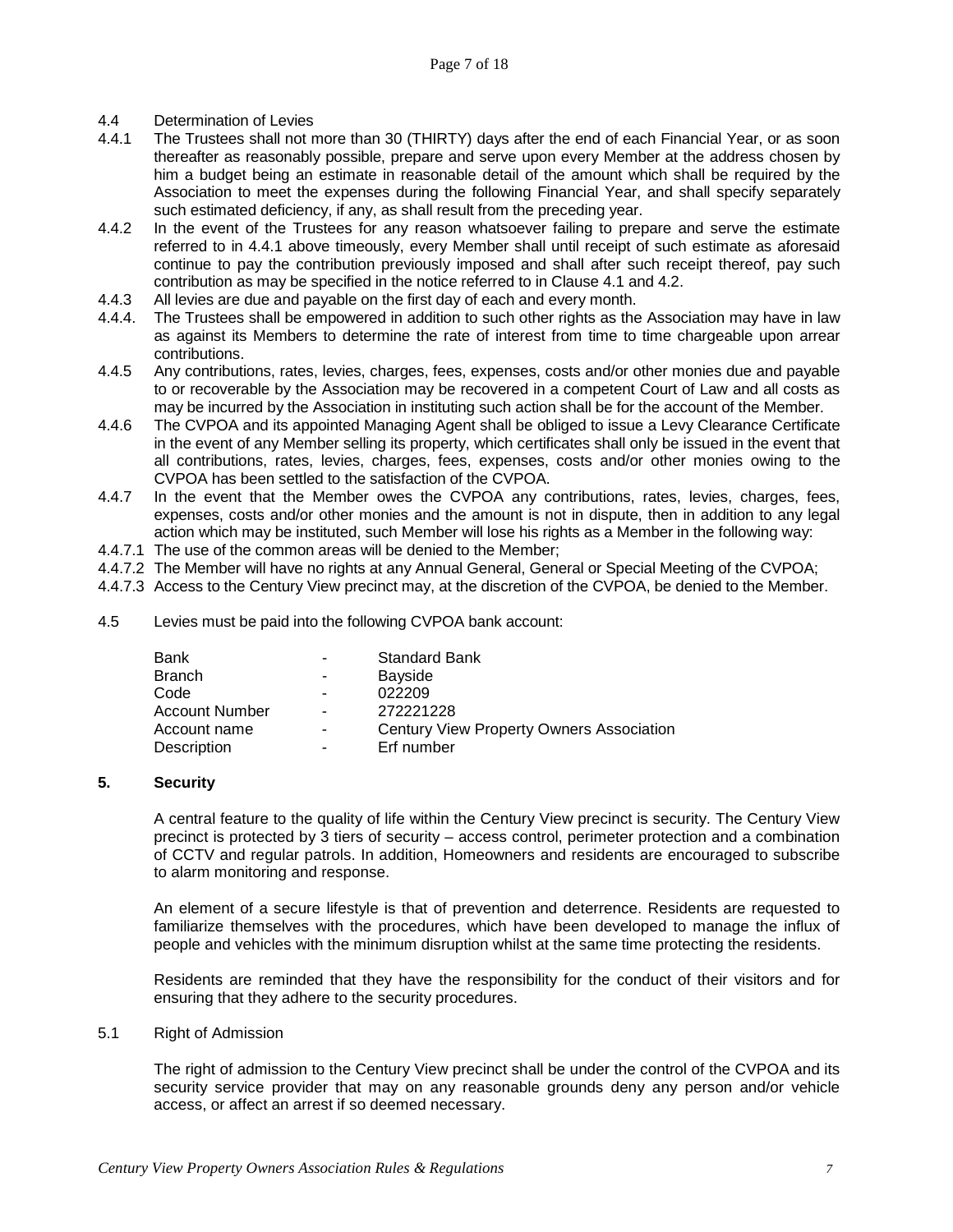- 5.2 Access Control
- 5.2.1 All vehicles entering and/or leaving the Century View precinct shall stop at the entrance gate.<br>5.2.2 The entrance gate shall be treated as a security checkpoint and security protocol must be ad
- The entrance gate shall be treated as a security checkpoint and security protocol must be adhered to at all times. Your patience is appreciated.
- 5.2.3 Residents are issued with branded Century View access cards. Cards are issued per property equal to the number of vehicles permanently assigned to the property, to a maximum of 2 access cards per property.
- 5.2.4 Access cards must be swiped upon every entry and exit by residents.<br>5.2.5 Additional cards can only be issued upon motivation provided in w
- 5.2.5 Additional cards can only be issued upon motivation provided in writing at the discretion of the CVPOA.
- 5.2.6 Access cards are not issued to family, friends, visitors or any other person.<br>5.2.7 Additional, damaged, lost or stolen cards are issued upon payment of a r
- 5.2.7 Additional, damaged, lost or stolen cards are issued upon payment of a non-refundable R200. 00 deposit.
- 5.2.8 Lost or stolen cards must be reported in writing to the CVPOA.<br>5.2.9 Residents not able to produce an access card upon entry
- 5.2.9 Residents not able to produce an access card upon entry shall be required to complete the prescribed entry document upon every entry to the Century View precinct.
- 5.2.10 Residents in possession of a damaged access card and unable to gain access shall be required to complete the prescribed entry document upon every entry to the Century View precinct.
- 5.2.11 Access cards shall not be shared with or transferred to any other person.

A breach by a resident of any or multiples of the rules above will be fined R1, 000. 00 by the CVPOA

- 5.3 Residents
- No resident shall do anything which is, or might be, prejudicial to the security of any other resident or damage property of another resident.
- 5.3.2 Residents are required to treat all security officers in a co-operative and patient manner. No abuse, outburst or any form of strong verbal interaction towards security officers will be tolerated.
- 5.3.3 No residents may issue instructions to security personnel.

#### Breach

A breach by a resident of any or multiples of the rules above will be fined R1, 000. 00 by the CVPOA

- 5.4 Visitors
- 5.4.1 Visitors are required to complete the prescribed entry document upon every entry to the Century View precinct. Refusal to do so will result in access being denied.
- 5.4.2 Visitors will be announced to residents providing details of their Telkom residential line. Residents not at home will result in visitors denied access.
- 5.4.3 Visitors will at all times comply with instructions of the security personnel.<br>5.4.4 Visitors will at all times adhere to the Rules and Regulations of the CVPO.
- 5.4.4 Visitors will at all times adhere to the Rules and Regulations of the CVPOA.
- 5.4.5 Security may refuse access to any visitor under the influence of alcohol or drugs.
- 5.4.6 Only private taxis will be allowed access upon completion of prescribe entry document. Public taxis must make use of the Public Transport Interchange located in Ratanga Road.

# Breach

A visitor to a resident who has acted in breach of any or multiples of the rules above will result in the resident being fined R1, 000.00 by the CVPOA.

- 5.5 Domestic Workers, Gardeners and Labourers
- 5.5.1 All domestic workers, gardeners and labourers must complete the prescribed entry document upon every entry to the Century View precinct
- 5.5.2 All domestic workers, gardeners and labourers must carry the ID card issued upon entry on their persons at all times.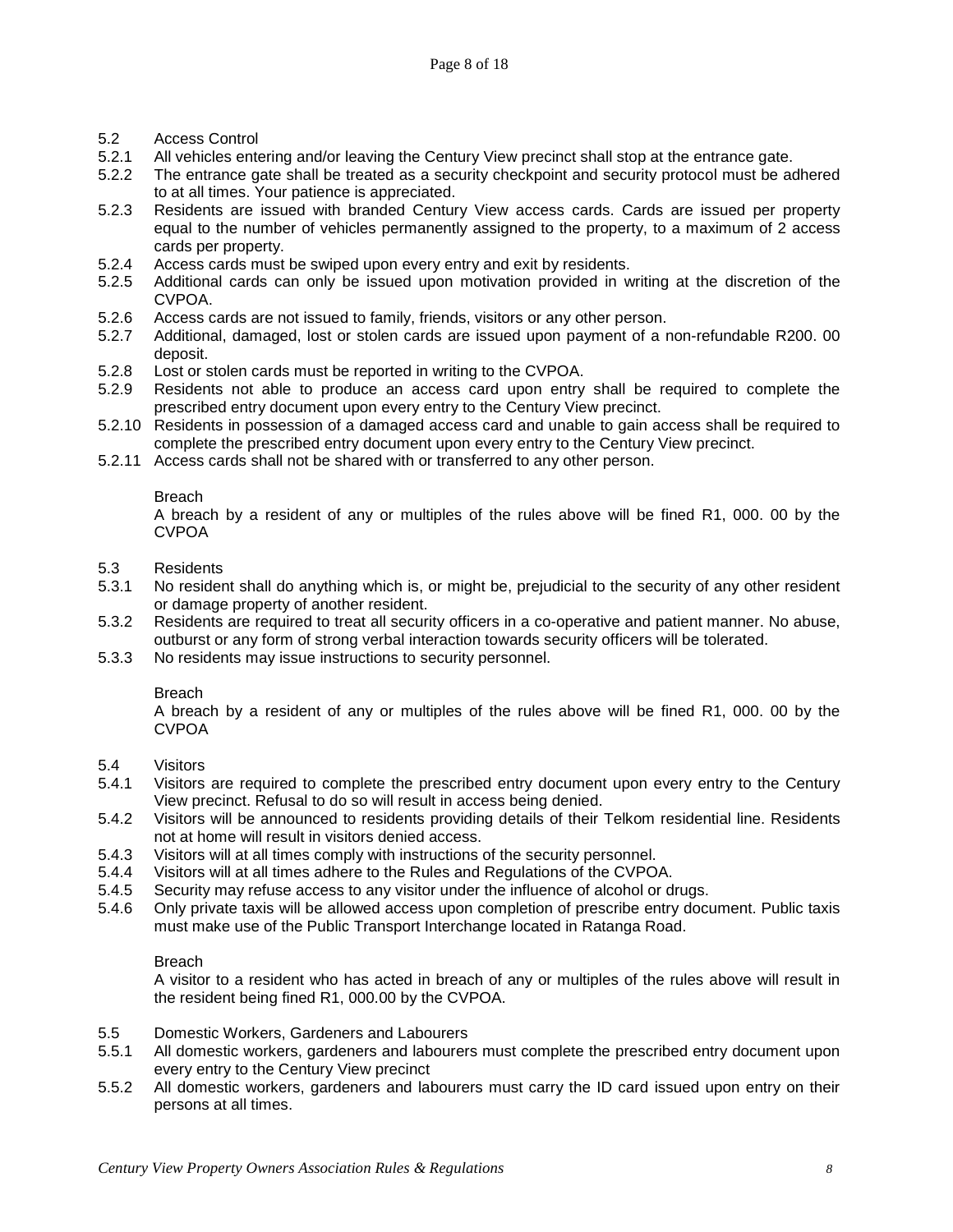- 5.5.3 All domestic workers, gardeners and labourers must sign out upon leaving the Century View precinct.
- 5.5.4 Residents are obliged to ensure their domestic workers, gardeners and labourers are aware of all the provisions.

Domestic workers, gardeners and labourers of a resident who has acted in breach of any or multiples of the rules above will result in the resident being fined R1, 000.00 by the CVPOA.

- 5.6 Estate Agents and Contractors
- 5.6.1 It is the responsibility of Homeowners to ensure that Estate Agents and Contractors are familiar with the CVPOA Rules and Regulations and CVPOA Building Rules and Regulations and CVPOA Design Guidelines to Additions and Alterations.
- 5.6.2 It is the responsibility of Homeowners to ensure that the CVPOA Agreements are signed and a copy thereof provided to the CVPOA as per the set procedures thereof.

#### Breach

An Estate Agent and/or Contractor who has acted in breach of any or multiples of the rules above will result in the resident being fined as per the relevant CVPOA guidelines.

5.7 House Alarms and Armed Response

Residents are encouraged to provide for additional security measurements in the form of house alarms and armed response. Residents must ensure that their service provider is aware of when they will be away for extended periods of time so as to ensure adequate monitoring and quick reaction in case of an alarm being triggered.

#### **Breach**

A faulty alarm causing inconvenience to other residents will result in the CVPOA issuing an instruction to the service provider to gain access to the property and repair same at cost to the Homeowner.

5.8 Electrical Fencing

The perimeter of the Century View precinct is divided into zones that may be protected by electrical fencing. These zones will trigger an alarm at the entrance gate guardhouse in case of possible breach. Certain areas are shared with adjacent developments where the electrical fence may be part of the neighbouring development.

- 5.8.1 Residents on the perimeter wall are responsible for keeping any overgrowth clear of the electrified fence.
- 5.8.2 Residents on the perimeter wall are responsible for advising visitors of the dangers pertaining thereto.
- 5.8.3 Damaged or broken electrical fencing must be reported to the CVPOA as soon as possible.
- 5.9 CCTV

Certain areas of the Century View precinct are monitored by 24 hour surveillance.

#### 5.10 Patrols

Regular patrols, both on foot, by bicycle and vehicles are made through the streets of the Century View precinct.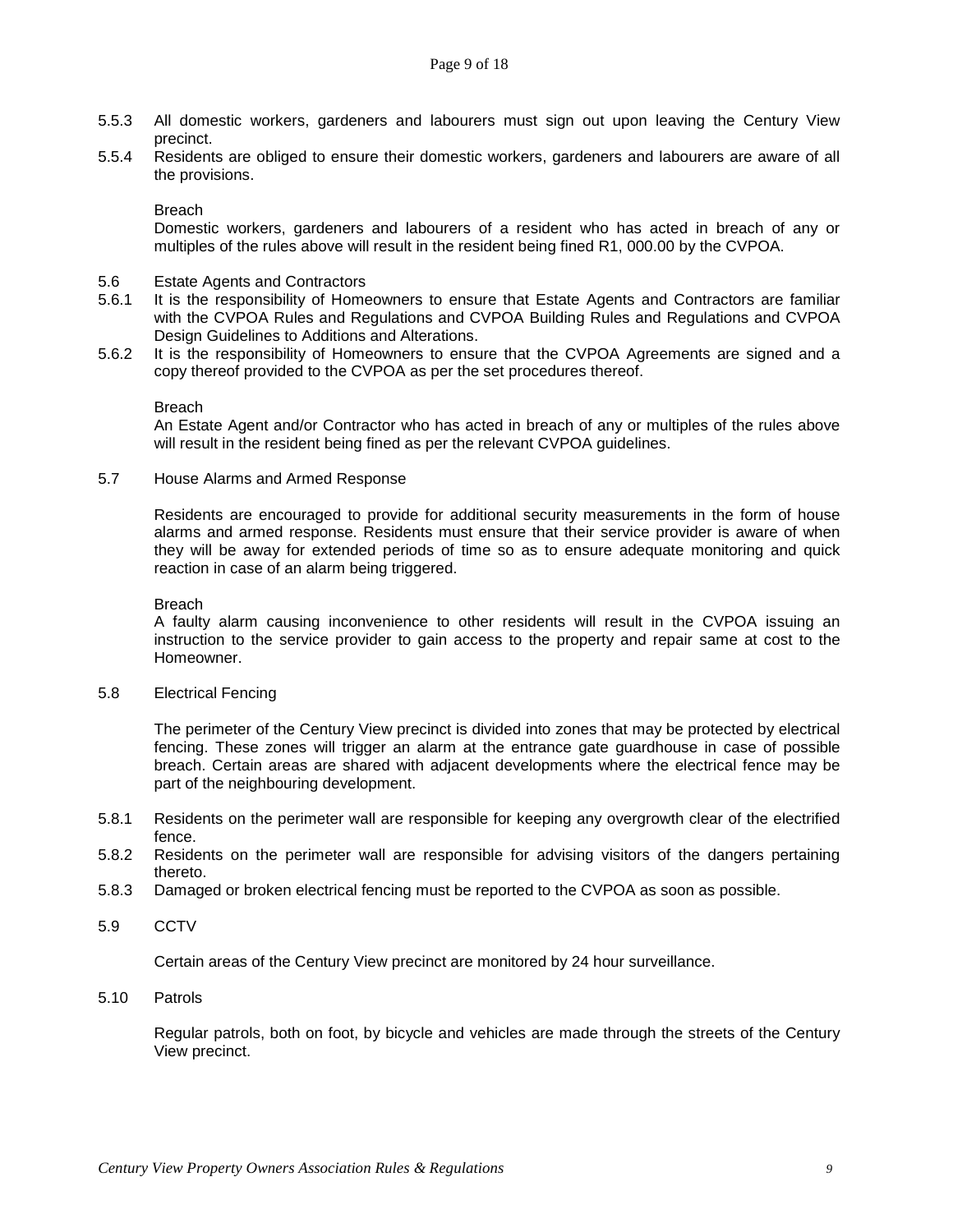## **6. Disturbances**

- 6.1 Any conduct which disturbs or tends to disturb the peace and tranquility of the Century View precinct and residents is not permitted.
- 6.2 Excessive and unnecessary noise by vehicles, appliances, tools, pets and/or excessive noise by individuals as determined by the Trustees in their sole and unfettered discretion from time to time as well as other sources attributable to a resident constitutes a disturbance of the peace in terms of these Rules and Regulations.

Breach

A resident or visitor who has acted in breach of any or multiples of the rules above will result in the resident being fined as per the relevant CVPOA guidelines.

# **7. Use of the Streets**

Ownership of all the roads within the Century View precinct resides with the Local Council who may levy a rates charge for roads and services, the cost thereof will be for the CVPOA Levy as per 4.1 above.

The users of the roads within the Century View precinct are to abide by the National Road Traffic Act No. 93 of 1996. The CVPOA Trustees may in their sole and unfettered discretion from time to time report any breach of the said Act to the Local Authority for prosecution.

- 7.1 The movement and control of traffic and pedestrians are subject to these Rules and Regulations and such further directives as may be made by the CVPOA Trustees.
- 7.2 No person shall drive any vehicle on any road within the Century View precinct in excess of 40 km/h, or in such a manner as to constitute a danger or nuisance to any other person or property.
- 7.3 No person shall operate any vehicle at any place within the Century View precinct unless the holder of a valid current drivers licence issued under the provisions of the Road Traffic Act No. 29 of 1989 (as amended).
- 7.4 The CVPOA may, if it considers it necessary or desirable to do so, impose a speed limit lower than that referred to above upon such roads or portions thereof as it may deem fit, either temporarily or permanently, or introduce any traffic calming measures, including but not limited to, speed humps and pedestrian crossings that they in their sole discretion deem necessary from time to time.
- 7.5 The use of quad bikes, scramblers, motorized scooters or any vehicle with noisy exhaust systems and/or unroadworthy vehicles is prohibited anywhere within the Century View precinct.
- 7.6 No person shall drive any vehicle at any place within the Century View precinct except upon the tarred and brick paved portions described in the Local Authority scheme as common roads and upon any driveway within any Erf.
- 7.7 No persons shall drive any vehicle at any place within the Century View precinct while under the influence of alcohol or drugs which may impede his ability to control such vehicle.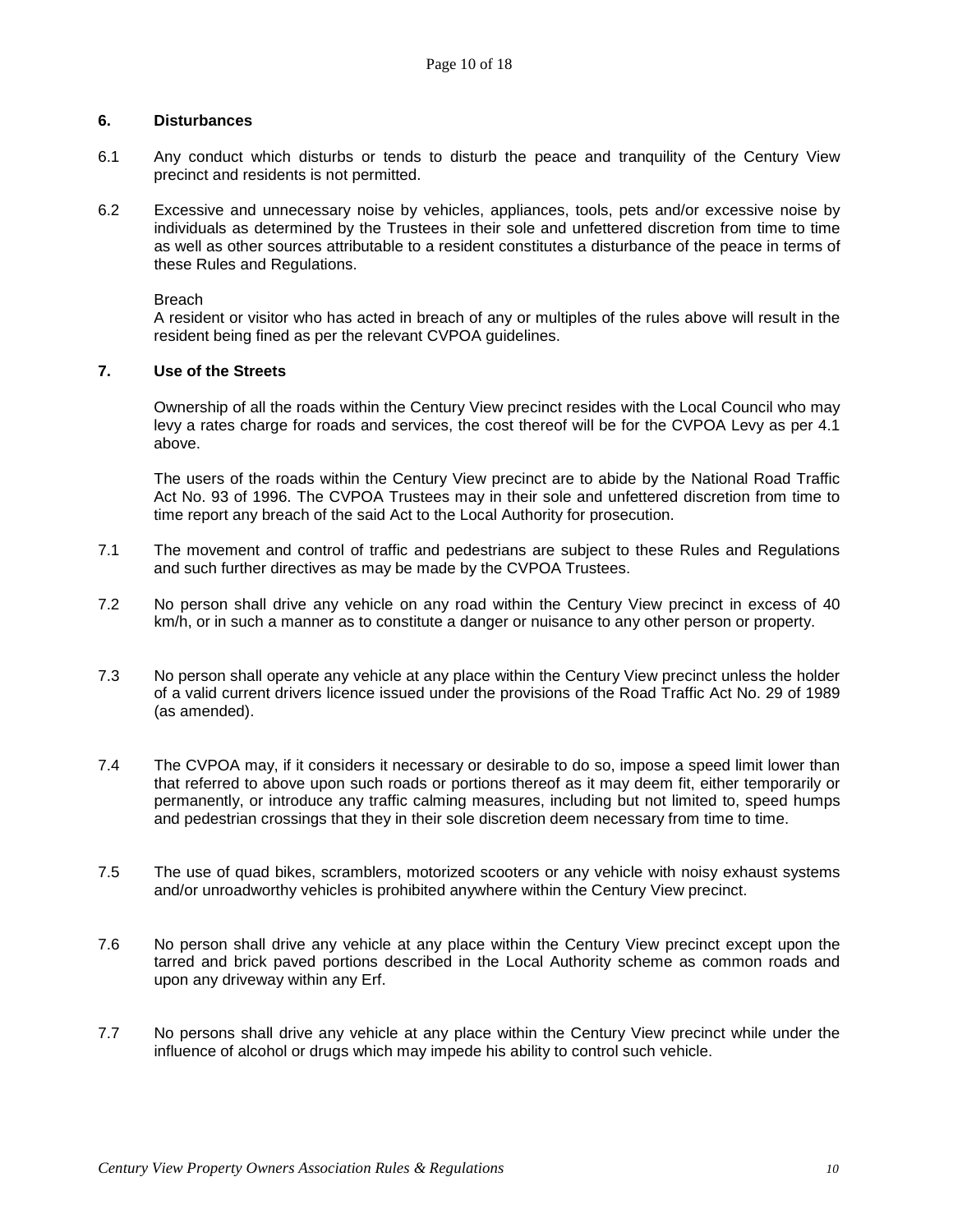- 7.8 The CVPOA may be means of appropriate signage, give or amend such directions as to the use of the common roads or any portion thereof, as it in its discretion may deem fit. Failure by any person to obey the same and give effect to such meaning shall constitute a breach of these Rules and Regulations.
- 7.9 Right of way within the Century View precinct shall be given to pedestrians, cyclists, skate boarders, roller bladers, domestic animals and wild life at all places and at all times.
- 7.10 All trailers, boats, campervans, caravans and commercial vehicles must be stored within the boundaries of an Erf and must be concealed from view from the common roads and/or areas. If a person is unable to screen such trailers, boats, campervans, caravans and commercial vehicles on their property out of sight places designated for such purposes are available within Montague Gardens or Goodwood, the cost thereof for the account of the resident.

A resident who has acted in breach of any or multiples of the rules above will result in the resident being fined R1, 000.00 by the CVPOA per offence.

# **8. Common Areas and Environmental Aspects**

- 8.1 The CVPOA shall be entitled to control all aspects of the environment within the Century View precinct.
- 8.2 No person shall do anything or omit to do anything that may, in the opinion of the CVPOA, be likely to have a detrimental effect on the environment or that is likely to unreasonably interfere with the use and enjoyment of the common areas by residents.
- 8.3 Littering and camping are prohibited. Fires may not be lit on or about the common areas. Fires may not be lit on any Erf other than in properly constructed braai/fireplaces designed for that purpose or manufactured braais, including, but not limited to, a Weber braai.
- 8.4 No person shall discharge any firearm, air rifle, crossbow or similar weapon or device within the Century View precinct as defined in the Arms and Ammunition Act No. 75 of 1969 or any dangerous weapon of the Dangerous Weapons Act No. 71 of 1988 other than in self defence. Hunting, disturbance, harming and trapping of any wild or domestic animal in any manner are strictly prohibited.
- 8.5 Fireworks are strictly prohibited within the Century View precinct.
- 8.6 Fishing may not take part in any form within the area designated as the detention pond.
- 8.7 Wading or swimming may not take part within the area designated as the detention pond.
- 8.8 No person shall anywhere within the Century View precinct disturb, damage, destroy or collect any plant material.
- 8.9 No person shall discard any litter or any item of any nature whatsoever at any place in the Century View precinct except in such receptacles as provided and in such places as may be set aside for such purpose and designated as such by the CVPOA.
- 8.10 No person shall have access to any area designated as the retention pond other than the area demarcated as the viewing deck.
- 8.11 No person shall launch upon the detention pond any craft of any description, save such craft may be required in connection with any work to be carried out on the instruction of the CVPOA and/or the CCPOA.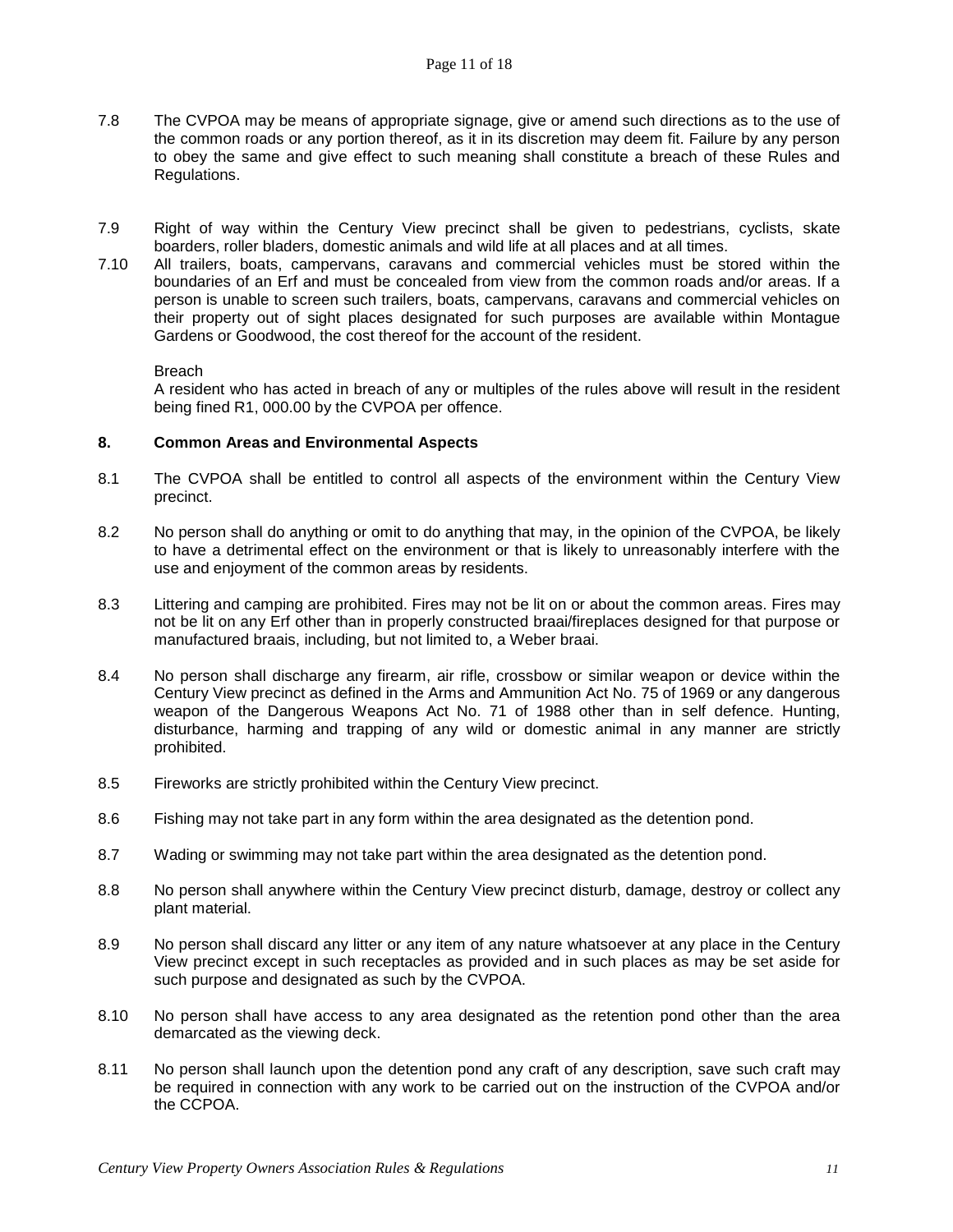- 8.12 The CVPOA shall have the right to demand, on reasonable written notice, that any Alien or Exotic plants and/or trees be removed from the property of a Member at cost to the Member.
- 8.13 Vacant stands must be kept clean on a regular basis to the satisfaction of the CVPOA, failing which; the CVPOA reserves the right to clean on a regular basis at the expense of the Member.

A resident who has acted in breach of any or multiples of the rules above will result in the resident being fined R1, 000.00 by the CVPOA per offence.

#### **9. Domestic Animals**

- 9.1 Domestic animals posing no danger may be kept which shall be limited to 2(two) animals per Erf.
- 9.2 All domestic animals shall at all times, where possible, bear a tag which shall reflect the name, telephone number and address of the relevant pet owner.
- 9.3 No reptiles, livestock, aviaries, pigeons or poultry may be kept.
- 9.4 No slaughtering of any animal or the curing or hanging up to dry of any meat fish, skin or carcass or any part thereof will be permitted within the Century View precinct.
- 9.5 The CVPOA reserves the right to request the pet owner to remove the pet should it become a nuisance or found to be under stress due to neglect.
- 9.6 Dogs must be kept on a leash at all times when outside the boundary walls of a property. No resident shall permit their dogs to roam the streets or any other property unattended unless under strict control and on a leash. If any dog digs a hole on common property or otherwise damages common areas, the pet owner shall be required to repair the damage.
- 9.7 Dog owners must ensure that they carry a receptacle and clean up any mess created by the animal.
- 9.8 The CVPOA shall have the right to act against any person who fails to prevent persistent barking or pets creating any nuisance. Persistent complaints will result in the permanent removal of the pet from the Century View precinct.
- 9.9 No pet shall be left unattended inside a property for an extended period of more than 24 hours.
- 9.10 The Local Authority by-laws relating to pets will be strictly enforced. Any animal found to be tortured, under nourished or abused will be removed and the owner reported to the relevant authority.

#### Breach

A resident who has acted in breach of any or multiples of the rules above will result in the resident being fined R1, 000.00 by the CVPOA per offence.

#### **10. Domestic Refuse**

Refuse removal is only undertaken by the Local Authority who may levy a rates charge. The official designated day for refuse removal within the Century View precinct is on Tuesdays.

10.1 Only the standard municipal wheeled black bins may be used for domestic refuse available from the Local Authority.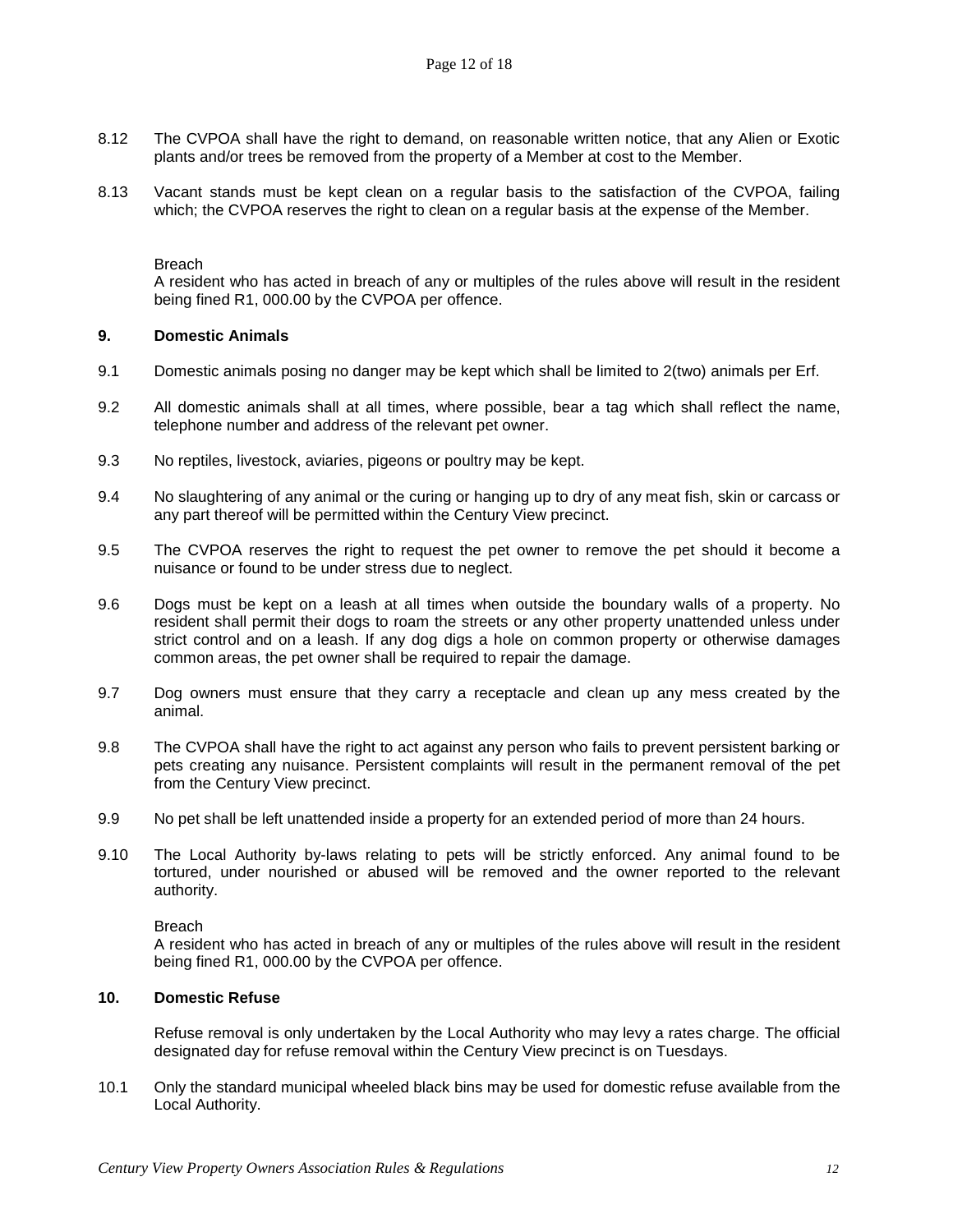- 10.2 Residents may only place the wheeled black bins on the verge on the morning of collection and must place same away on the same evening.
- 10.3 The wheeled black bins shall not be kept in such a place on the property so as to be visible from the common roads and/or areas.
- 10.4 Wheeled black bins found outside any property shall be deemed by the CVPOA to have been abandoned and will be removed from the Century View precinct, the recovery thereof being for the cost of the owner.
- 10.5 Any item or refuse of such a nature that cannot be removed by the Local Authority must be removed by the resident on the same day, failing to do so the CVPOA will arrange for a waste collection contractor at cost to the resident.
- 10.6 No resident may dispose of any refuse, rubble and/or excess of any kind on any vacant Erf or common areas.

A resident who has acted in breach of any or multiples of the rules above will result in the resident being fined R1, 000.00 by the CVPOA per offence.

#### **11. Landscaping and Maintenance of Verges**

- 11.1 Garden walls forming part of the streetscape must be regularly maintained and painted where necessary by the Homeowner.
- 11.2 Residents must ensure that the lawn and garden areas visible from the common areas and forming part of the verges are well maintained and due regard given to the CVPOA Guidelines to Additions and Alterations clause dealing with landscaping.
- 11.3 Residents must ensure that properties, including driveways, are kept free of weeds and alien vegetation.
- 11.4 Residents must maintain any trees planted by the CVPOA on their verges.

Breach

- (i) Any Homeowner who after due notice has been given by the CVPOA who fails to remedy such fault or omission fails to rectify such fault or remedy the same, shall be liable to pay any costs incurred by the CVPOA in rectifying, repairing or remedying such fault or omission. In giving effect to this rule the Homeowner may not refuse the CVPOA and its appointed agent or entry to the property for the purposes of carrying out the provisions hereof.
- (ii) A resident who has acted in breach of any or multiples of the rules above will result in the resident being fined R1, 000.00 by the CVPOA per offence.

# **12. Working Hours and Quiet Hours**

12.1 Any work performed anywhere within the Century View precinct is restricted to the following hours:

| Monday – Friday | 08h00 – 17h30 (Century View precinct to be vacated by 18h00) |
|-----------------|--------------------------------------------------------------|
| Saturday        | 08h00 – 12h30 (Century View precinct to be vacated by 13h00) |
| Sundav          | No work is permitted                                         |
| Public Holiday  | No work is permitted                                         |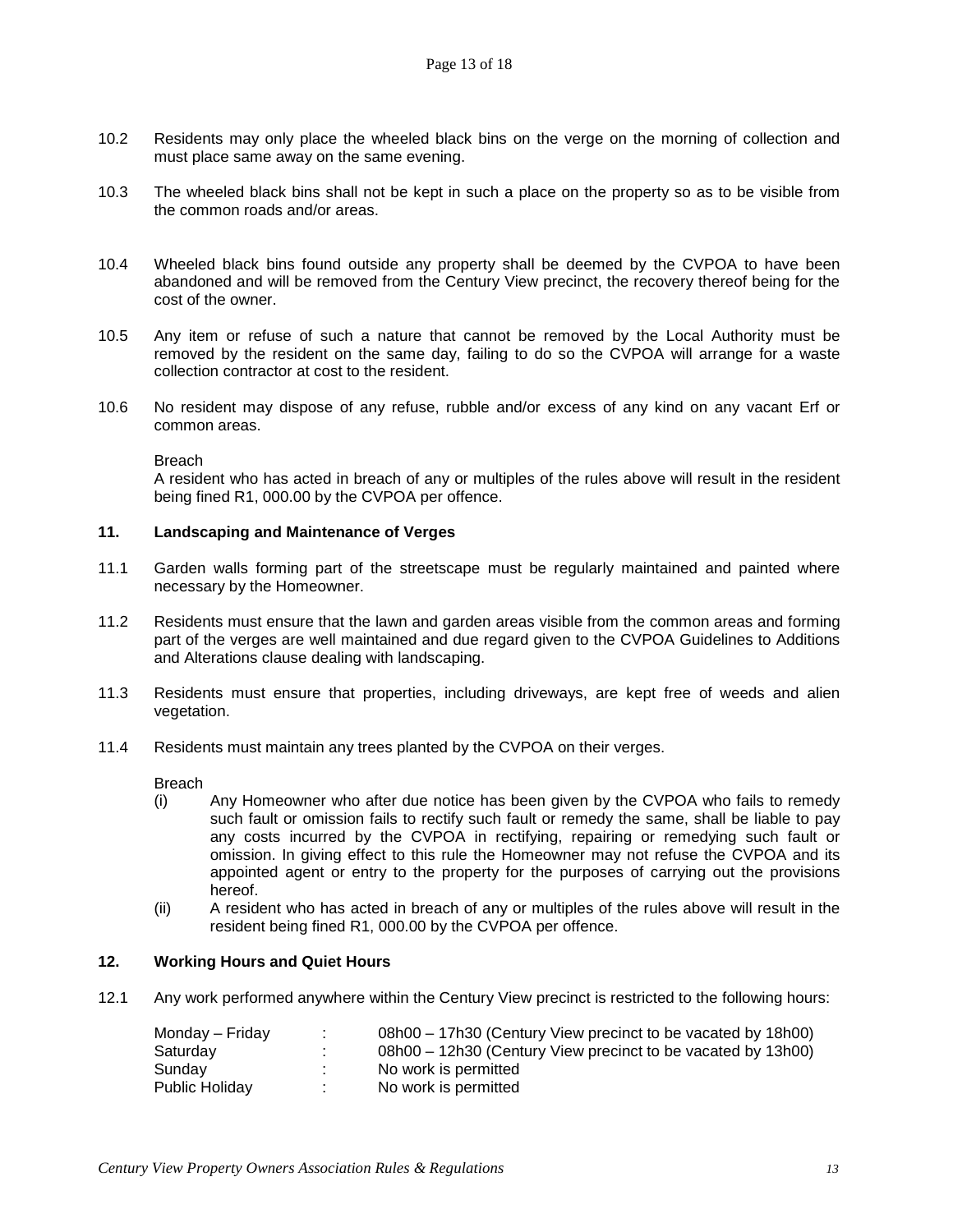12.2 Every resident within the Century View precinct must observe the "quiet hours" curfew as follows:

| Monday – Friday | $\mathbf{r}$ | $22h00 - 06h30$ the following day                      |
|-----------------|--------------|--------------------------------------------------------|
| Saturday        |              | $23h00 - 07h30$ the Sunday morning                     |
| Sunday          | $\sim$       | $20h00 - 06h30$ the Monday morning                     |
| Public Holidav  |              | 23h00 – 06h30 the following day, unless a Sunday 07h30 |

Exceptions to the above: Life and/or property threatening emergencies. Breach

A resident who has acted in breach of any or multiples of the rules above will result in the resident being fined R1, 000.00 by the CVPOA per offence.

# **13. Commercial Activities**

No Homeowner may use a property within the Century View precinct for the sole purpose of operating a business.

**Breach** 

A Homeowner who has acted in breach of rule above will result in being fined R1, 000.00 by the CVPOA and the property to be vacated immediately.

## **14. Use of the Viewing Deck**

- 14.1 The viewing deck is for the enjoyment of all residents. No children may be allowed onto the viewing deck without proper adult supervision.
- 14.2 No pets are allowed onto the viewing deck or into the area of the detention pond.
- 14.3 No person may access any part of the area designated as the detention pond.
- 14.4 The viewing deck shall be open for use on all days, from sunrise until sunset, or for such periods as determined by the CVPOA from time to time.,

Breach

A resident who has acted in breach of any or multiples of the rules above will result in the resident being fined R1, 000.00 by the CVPOA per offence.

#### **15. Building Requirements and Construction**

- 15.1 The provisions of the CVPOA Constitution and the CVPOA Building Rules and Guidelines and CVPOA Design Guidelines to Additions and Alterations relating to all construction activity must be strictly complied with.
- 15.2 Without limiting 15.1 above, no building or structure shall be erected within the Century View precinct unless the plans, specifications and construction thereof have been approved by the CVPOA, the CCPOA DRC and the Local Authority.
- 15.3 Any work whatsoever may not commence until such time as a copy of the CVPOA Contractors Agreement has been provided to the CVPOA.

#### **16. Appointment of Contractors**

All Contractor work is regulated and subject to the CVPOA Building Rules and Regulations and CVPOA Guidelines to Additions and Alterations. When appointing a Contractor, all Homeowners are to provide a signed copy of the CVPOA Contractors Agreement to the CVPOA prior to the commencement of any work.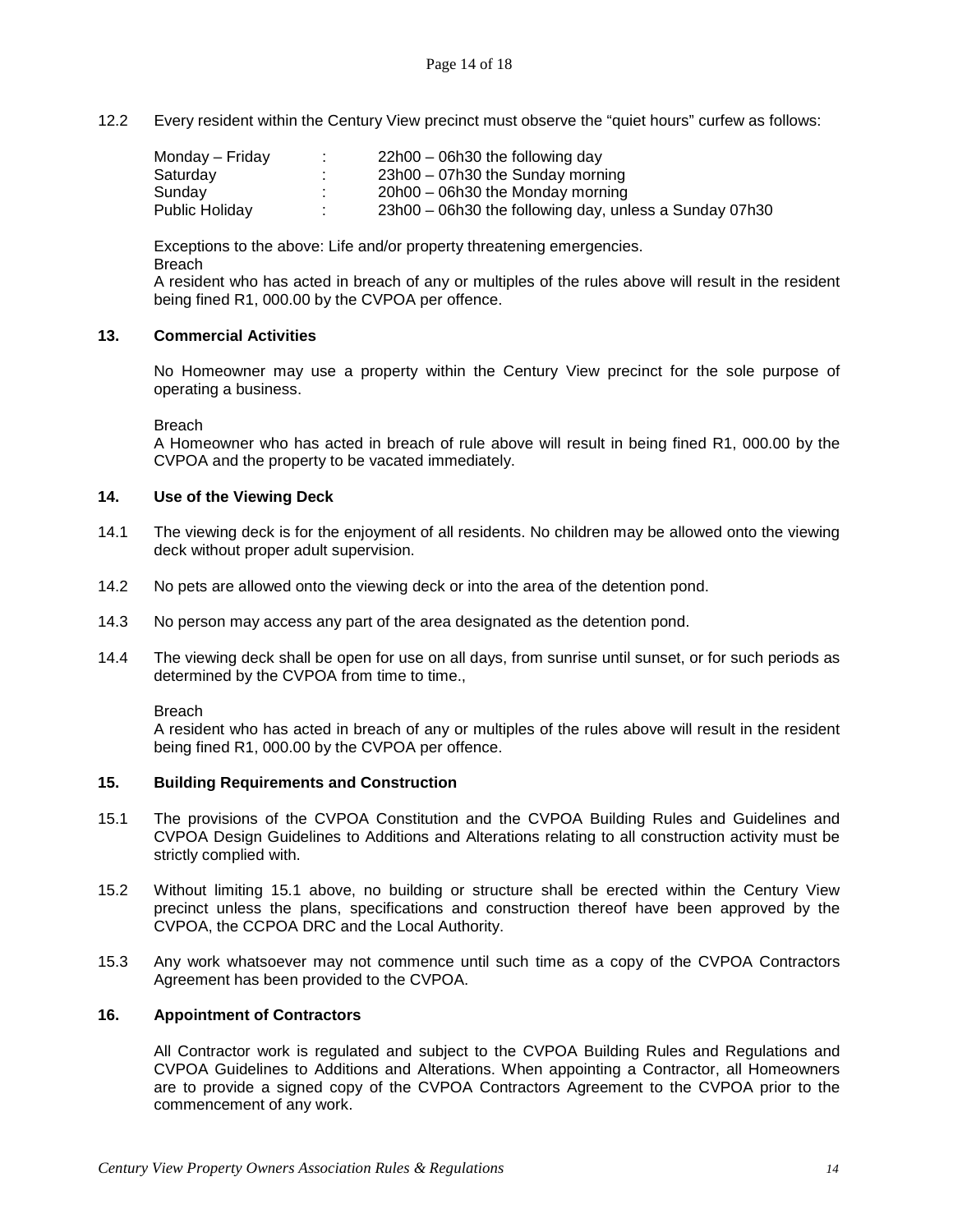# **17. Electricity Supply**

- 17.1 The CVPOA shall not be liable for damages, expenses or costs caused to residents for any interruption in supply, variation of voltage, variation of frequency, or any failure to supply electricity.
- 17.2 No person shall in any manner or for any reason whatsoever tamper or interfere with any electrical sub-station, meter or service connection or service protection device or mains supply.
- 17.3 The Members shall by manner of the CVPOA Levy as per 4.1 above, pay for the usage of electricity in all common areas within the Century View precinct, including the supply of electrical power to the entrance gate and electrical fencing.

#### **18. Water**

- 18.1 The CVPOA shall not be liable for damages, expenses or costs caused to residents for any interruption in supply, flooding and excess storm water or any failure to supply water.
- 18.2 The collection of rainwater is permitted, provided that the design of such collection method complies with the architectural guidelines of the CCPOA.
- 18.3 The sinking of boreholes is permitted within the Century View precinct.
- 18.4 Under no circumstances must treated effluent or non-potable water be released into the common areas, used for construction or human consumption.
- 18.5 The Members shall by manner of the CVPOA Levy as per 4.1 above, pay for the usage of water in the common areas within the Century View precinct, including the supply of water to the entrance gate.

#### **19. Letting**

No Homeowner shall let or otherwise part with occupation of his property, whether temporarily or otherwise, unless he has agreed with the prospective tenant or occupier as a stipulation in favour of the CVPOA, that such tenant or occupier shall in all ways be bound by the CVPOA Rules and Regulations, and that the prospective tenant or occupier has signed a copy of the Estate Agent Agreement and provided a copy thereof to the CVPOA prior to occupation by the said tenant or occupier.

#### **20. General Rules and Conduct**

- 20.1 Washing lines and similar devices must be placed below the level of the garden walls and suitably screened in order that they are not readily visible from any common area and/or neighboring properties.
- 20.2 Advertisements or publicity material may only be displayed upon the Notice Board located within the postal collection area. No advertising may be placed upon any property.
- 20.3 No Homeowner or resident shall accommodate or allow the accommodation of more than 2 (two) persons per bedroom in any property within the Century View precinct. Further, no garage may be converted for accommodation purposes.
- 20.4 Air-conditioning units may not be visible from any common areas.
- 20.5 No Wendy houses or tool sheds may be erected within a property.
- 20.6 The use of shade cloth and/or netting is prohibited.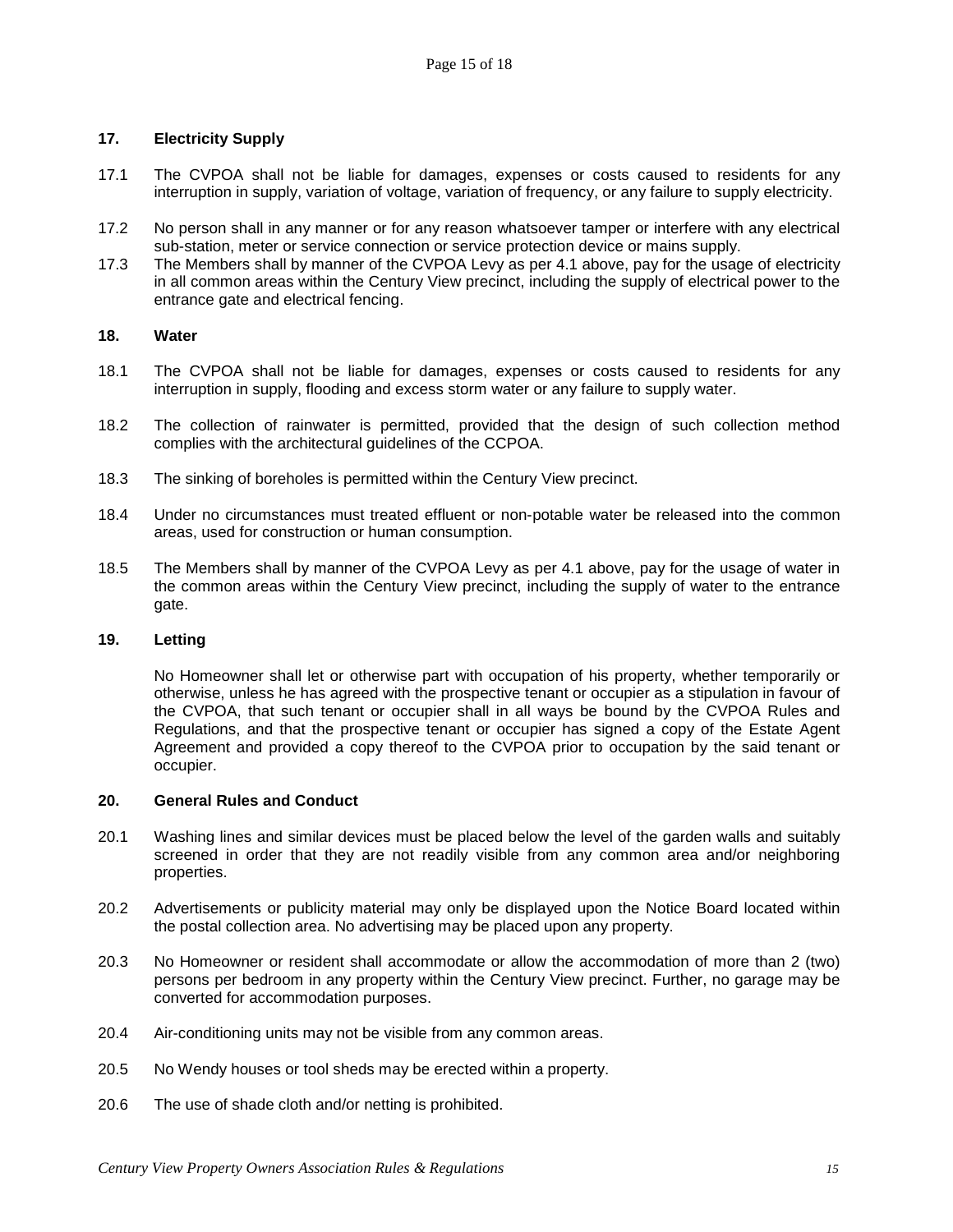20.7 The Century View precinct shall at all times be accessible to members of the SAPS, traffic officials, who have authority of the CVPOA to prosecute offenders according to applicable legislation.

# **21. Enforcement of the CVPOA Rules and Regulations**

- 21.1 Breach of Rules and Regulations
- 21.1.1 All Homeowners, residents, tenants, Contractors, workers and delivery personnel entering the Century View precinct are to comply with the CVPOA Rules and Regulations and obligated to cooperate with the CVPOA, the Managing Agent, security personnel and/or any other designated employee in their effort to enforce security and the CVPOA Rules and Guidelines.
- 21.1.2 In the event of any breach of the CVPOA Rules and Guidelines by any resident, visitors or tenants, such breach shall be deemed to have been committed by the Member themselves.
- 21.1.3 For purposes of the enforcement of the CVPOA Rules and Regulations, the CVPOA Trustees may take or cause to be taken such steps as they may consider necessary to remedy the breach of which a Member and/or resident may be guilty, and the CVPOA may take such action, including the appointment of such attorneys and legal counsel as they may deem fit, and enforce the provisions of the CVPOA Rules and Regulations in a court of competent jurisdiction, as it may deem fit.
- 21.1.4 Notice of breach shall be given in writing by the CVPOA to the Member at the address given by the Member, failing that, at the property of the Member, and shall contain:
	- the nature of the breach;
	- the time period, if applicable, in which the breach is to be remedied;
	- the fine which may be imposed by the CVPOA on the Member;
	- if applicable, the time, date and place of the breach;
	- if applicable, a digital photograph of the breach;
	- any other information the CVPOA may deem applicable.
- 21.1.5 Where the CVPOA levies a fine, the amount will be reflected on the levy invoice and will be deemed due at the end of the month in which the invoice is submitted.
- 21.2 Notices and Appeals
- 21.2.1 No Homeowner and/or resident may refuse receipt and/or delivery of any notices in terms of the CVPOA Rules and Regulations. Refusal will result in the placement of the notice in the normal fashion, in attachment to the front door and/or gate of the property. Such services will be sufficient services of such notices.
- 21.2.2 In the event of appeals or contesting of the facts relating to any fine imposed or decision made may be dealt with at the first Board of Trustees meeting subsequent to receiving such written representation.
- 21.3 Complaints
- 21.3.1 In the event of complaints, the parties involved should attempt as far as possible to settle the matter between themselves, exercising due tolerance, reasonableness and consideration.
- 21.3.2 In the event of complaints not being resolved, a written submission has to be made by the parties involved to the CVPOA.
- 21.4 Decisions and Arbitration
- 21.4.1 The CVPOA Chairman may appoint a committee of 3 (three) CVPOA Trustees and shall adjudicate upon the issue at such time and in such manner and according to such procedure as the CVPOA Chairman may direct.
- 21.4.2 The decision of the committee shall be final and binding in respect of the resolution of the dispute and no further appeal is allowed thereafter.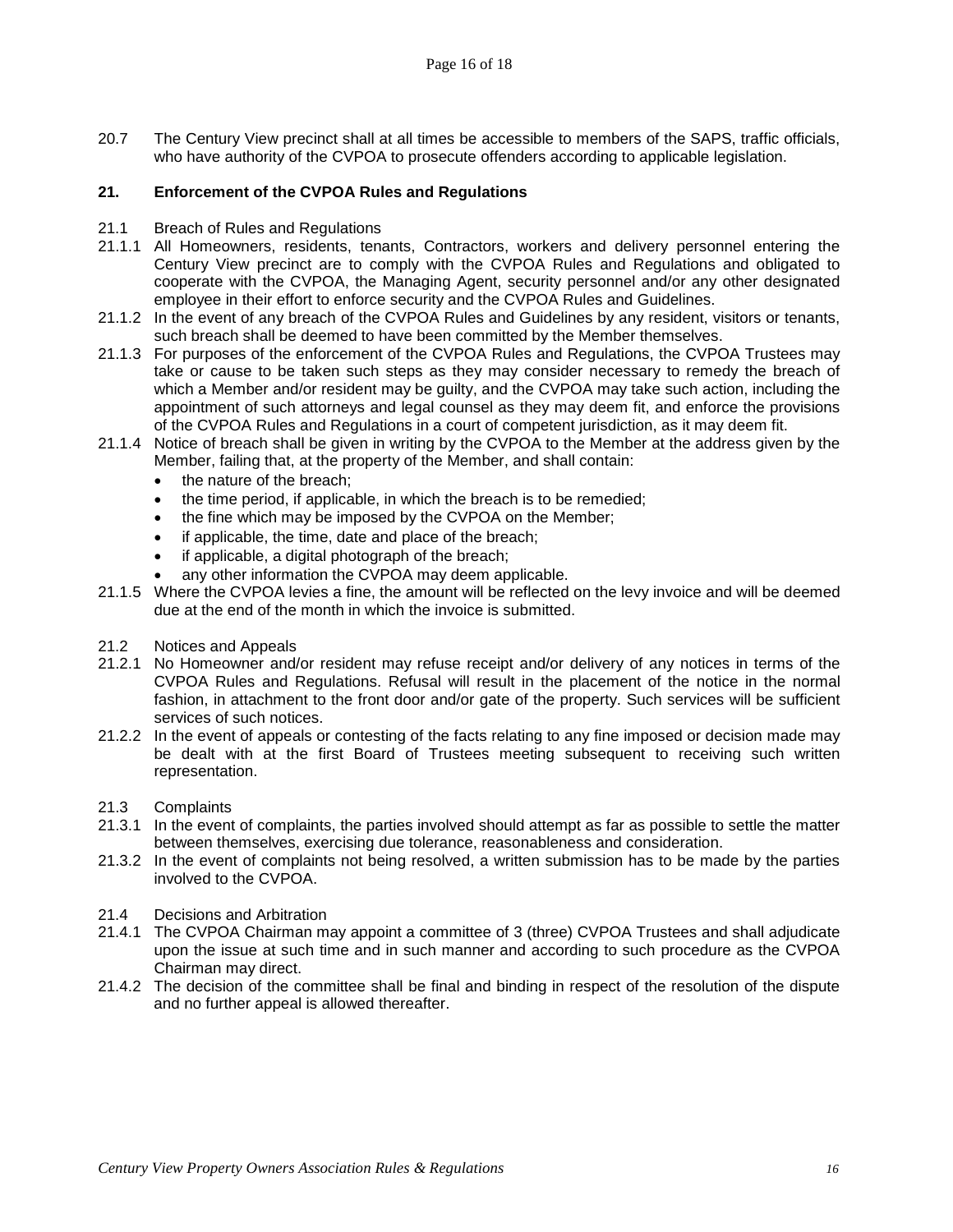# **22. Contact Details**

| <b>MEMBER</b><br><b>TRUSTEES</b>                  | <b>PORTFOLIO</b>                                      | <b>ADDRESS*</b>                                    | <b>EMAIL</b>                    | <b>CONTACT</b><br><b>NUMBER</b> |
|---------------------------------------------------|-------------------------------------------------------|----------------------------------------------------|---------------------------------|---------------------------------|
| <b>Fred Grunewald</b>                             | Chairman CVPOA<br>Director CCPOA<br>Design Guidelines | 33 Century Circle                                  | fgrunewald@coronation.co.za     | 082 572 5054                    |
| Gordon Foulis                                     | Vice Chairman<br>Security                             | 11 Spurwing Avenue<br>gordon@platinumcenprop.co.za |                                 | 082 560 4921                    |
| Rholeen Jordaan                                   | Communication &<br>Relationships                      | 21 Weaver Close                                    | rholeenjordaan@woolworths.co.za | 083 327 2774                    |
| Farouk Cassim<br>Communication &<br>Relationships |                                                       | 24 Cormorant Close                                 | mfcassim001@gmail.com           | 084 470 2929                    |
| Alvin Woolf                                       | Finance                                               | 3 Egret Close                                      | alvin@woolf.co.za               | 021 552 1161                    |
| Percy Hopley                                      | Maintenance &<br>Aesthetics                           | 24 The Tuscans                                     | remaxmil@mweb.co.za             | 083 628 7925                    |
| Jonathan Novos                                    | Maintenance &<br>Aesthetics                           | 17 Spurwing Avenue                                 | vivandjon@gmail.com             | 083 459 5982                    |

\* Please respect the privacy of the CVPOA Trustees. Kindly communicate all suggestions, queries, complaints and compliments via email (for record purposes). Trustees are available from 8am – 6pm on normal week days, after hours only in case of emergency.

| <b>MANAGING</b><br><b>AGENT</b> | <b>PORTFOLIO</b>         | <b>ADDRESS*</b>                                                                               | <b>EMAIL</b>          | <b>CONTACT</b><br><b>NUMBER</b> |
|---------------------------------|--------------------------|-----------------------------------------------------------------------------------------------|-----------------------|---------------------------------|
| Julio da Silva                  | Managing Agent           | Office L3 Half Moon Bay<br>The Island Club<br><b>Grand Moorings Precinct</b><br>Esplanade Way | julio@propcafe.co.za  | 021 551 3354                    |
| Isabel van der<br>Walt          | <b>Account Queries</b>   | Office L3 Half Moon Bay<br>The Island Club<br><b>Grand Moorings Precinct</b><br>Esplanade Way | isabel@propcafe.co.za | 021 551 3354                    |
| <b>CVPOA Website</b>            | www.centuryviewpoa.co.za |                                                                                               |                       |                                 |

| <b>OTHER</b>                              | <b>PORTFOLIO</b>       | <b>CONTACT</b><br><b>NUMBER</b> |
|-------------------------------------------|------------------------|---------------------------------|
| <b>Blaauwberg Administration</b>          | <b>General Queries</b> | 021 550 1111                    |
| Blaauwberg<br><b>Cleansing Department</b> | Hygiene                | 0860 103 089                    |
| Century City Security                     | Venue Hosts            | 021 202 1000                    |